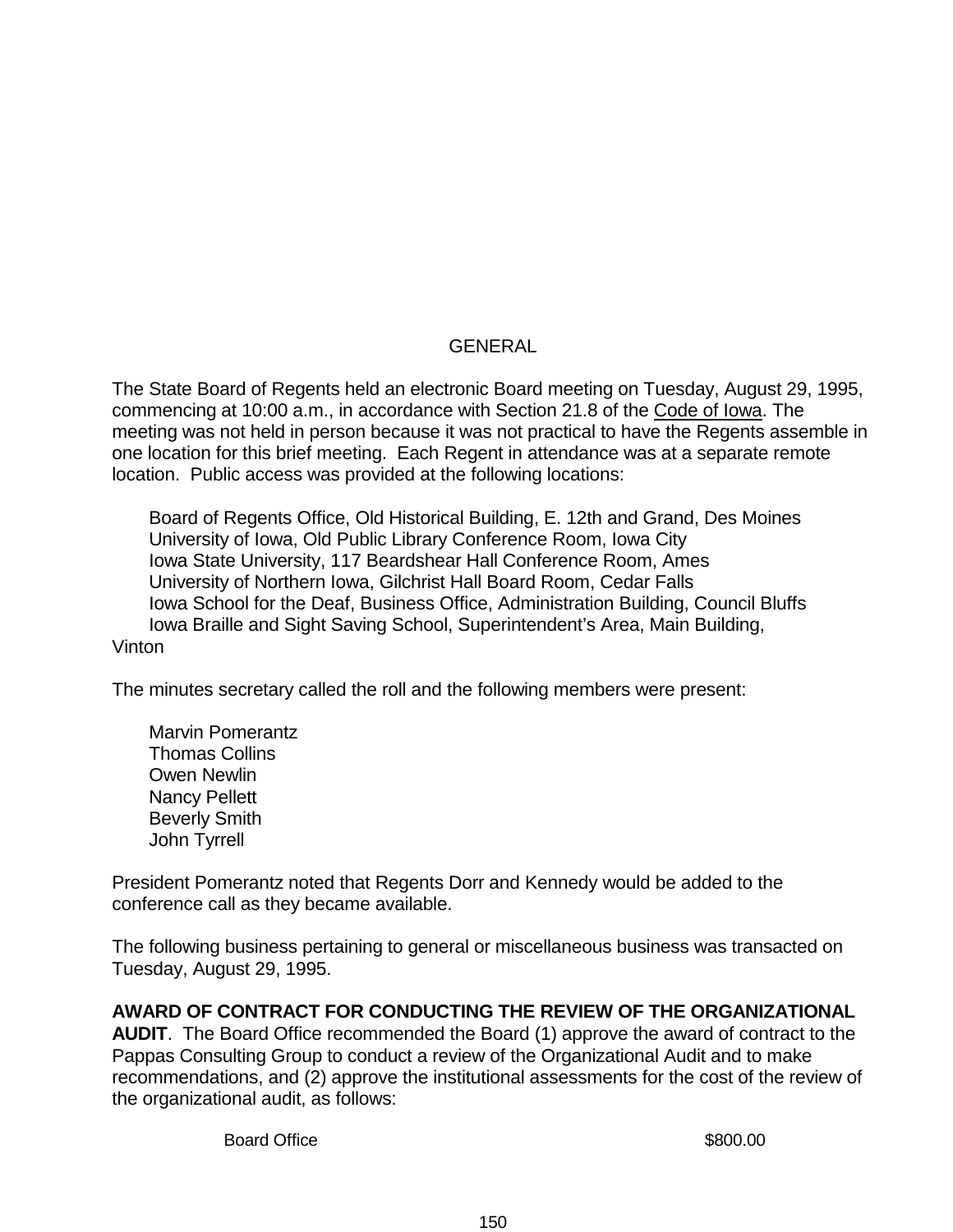| Iowa Braille & Sight Saving School |              | \$1,500.00   |
|------------------------------------|--------------|--------------|
| lowa School for the Deaf           |              | \$2,500.00   |
| University of Iowa (General)       |              | \$88,000.00  |
| University of Iowa (Hospitals)     |              | \$22,000.00  |
| <b>Iowa State University</b>       |              | \$88,000.00  |
| University of Northern Iowa        |              | \$22,000.00  |
|                                    | <b>TOTAL</b> | \$224,800.00 |

The Board Office issued a Request For Proposals (RFP) for a review of the organizational audit as directed by the Board of Regents at its July meeting. The proposals were sent to a number of firms known to have a higher education consulting practice.

Three proposals were submitted in response to the request:

MGT of America KPMG Peat Marwick The Pappas Consulting Group Inc. (an alliance firm of KPMG Peat Marwick).

The estimated costs for the proposals were:

\$134,410 (KPMG Peat Marwick) \$224,800 (Pappas Consulting Group) \$236,811 (MGT of America).

The purpose of the review is to assess the actions taken in response to the recommendations in the organizational audit done six years ago and to recommend any additional actions needed for greater efficiency and effectiveness. Special attention is to be given in the review to the Board's and the institutions' budgeting practices and procedures and strategic plans.

The proposals were reviewed by President Pomerantz, Dr. Barak, and by the Executive Director. The proposals were assessed on:

comprehension of the intended project by the firms; the nature of the study the firms would conduct; the qualifications of the persons who would do the work on the project; the estimated cost of the engagement.

The Pappas Consulting Group's proposal appeared to be the most responsive to the Board of Regents' intentions for the study. Following that conclusion, discussions were held by the Executive Director with Dr. Pappas to refine the details of the proposal and to reduce the costs to the institutions.

The Pappas Consulting Group's proposal is for a comprehensive study that would review progress since the last organizational audit and provide expert guidance for future actions. The Pappas Consulting Group's staff presents a good balance of persons with strong experience and skills to address the needs of the audit. All personnel in the Pappas Consulting Group who would work on the project are at the partner or senior director level and have significant expertise in higher education strategic planning, and human resources.

Dr. Pappas has extensive experience in working with higher education and proposed to have persons with excellent credentials participate in the study. Dr. Alceste Pappas directed the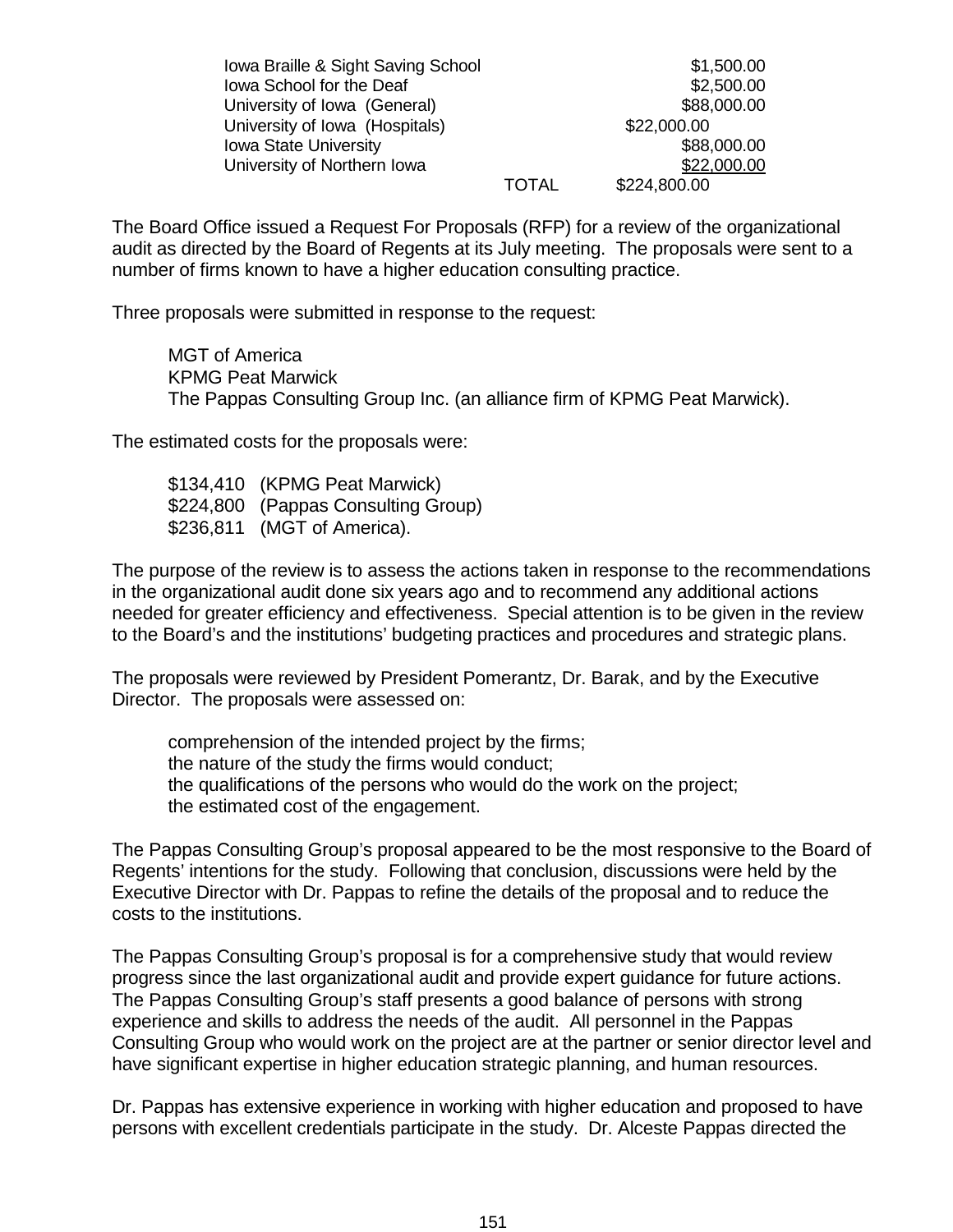field work on the last organizational audit and is familiar with the institutions and the issues involved, requiring less time to complete the review.

The approach proposed by the Pappas Consulting Group provides for appropriate institutional input and involvement and provides for critical consultation, which is important to the success of the effort.

The proposed schedule of the Pappas Consulting Group allows completion of the study in time for consideration by the Board at its February 1996 meeting. Implementation of some of the recommendations could perhaps begin with the fiscal year 1997 budget.

The cost of the Pappas Consulting Group's proposal is reasonable.

The President of the Board of Regents, the Executive Director, and the Deputy Executive Director would constitute a Regent oversight committee for the project. Dr. Barak, Deputy Executive Director and Director of Academic Affairs and Planning, would act as primary liaison for the study. Monthly progress reports will be made to the Board.

The proposal of MGT of America, Inc., was comprehensive and the firm has extensive experience in education.

The completion date for the study by MGT would be at the end of February 1996. MGT proposed to use an interinstitutional campus liaison committee to provide advice and assistance for the study. The cost of the MGT of America, Inc., proposal was \$236,811.

MGT was utilized by the Iowa Board of Regents to do a study of institutional purchasing practices about three years ago.

The proposal of KPMG Peat Marwick was far less comprehensive than those of the Pappas Consulting Group and MGT, which is reflected in its estimated cost of \$134,410.

KPMG Peat Marwick personnel who would work on the project have less experience in higher education than either the Pappas Consulting Group or MGT of America.

KPMG Peat Marwick would complete the project on March 1, 1996.

President Pomerantz stated that the purpose of this meeting was to consider the award of contract for the review of the organizational audits. The Board, in July, authorized the Board Office to issue Requests for Proposals, which was done. He then recognized Executive Director Richey to report on the proposals and recommendations.

Mr. Richey stated that the Board Office followed through on the Board's directions to issue a Request for Proposals to educational consulting firms to review the actions that have been taken in the intervening years since the organizational audits were received. The consultant will review all of those actions and ascertain whether appropriate actions have been taken and whether additional recommendations are in order.

(President Koob was added to the call at this point in the meeting.

Mr. Richey reported on the proposals received from three firms, noting that the Regents had been provided with the details of the individual proposals. After reviewing the proposals, the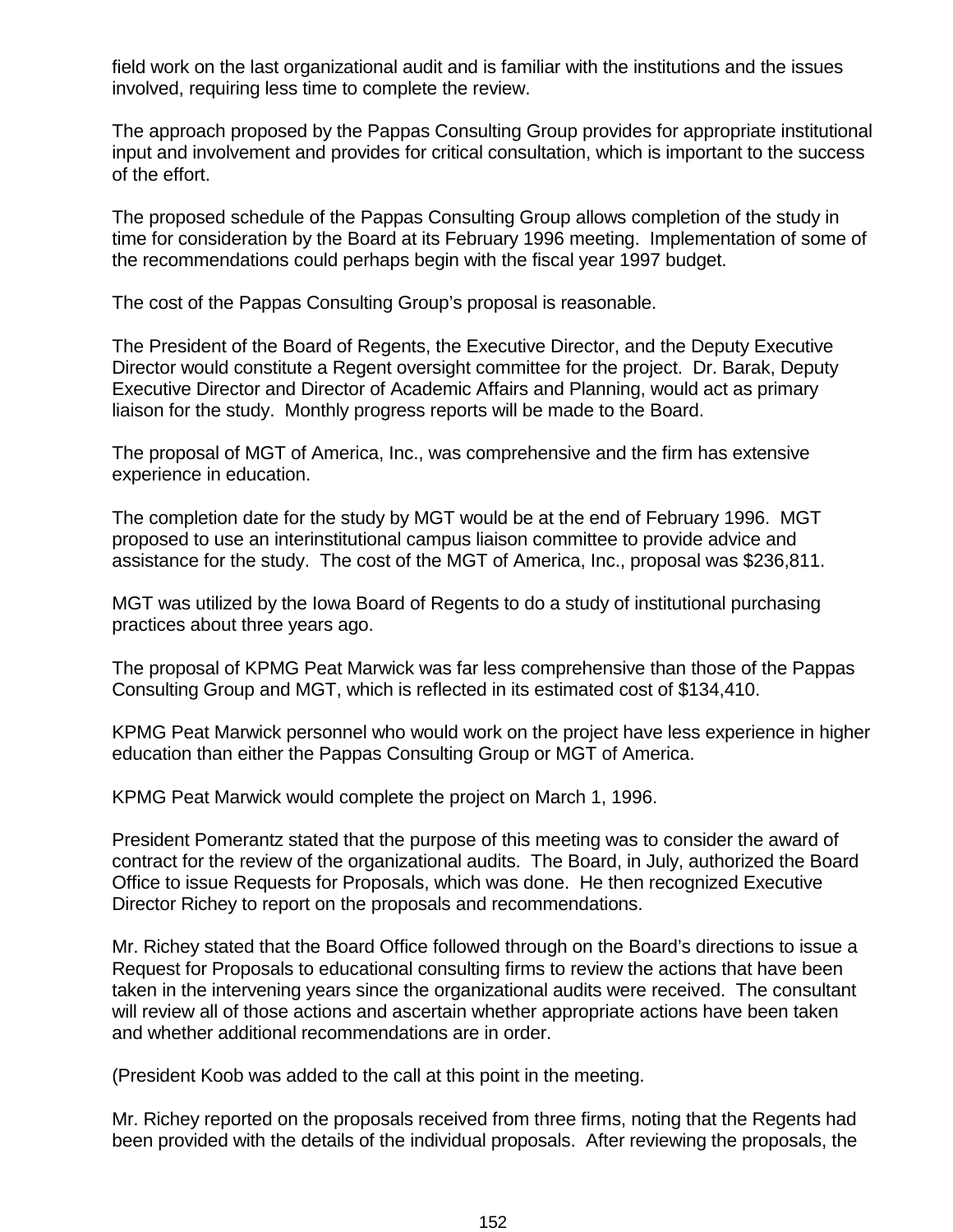Board Office determined that the Pappas Consulting Group was the best fit. The Board Office negotiated with the firm and recommended awarding the contract to the Pappas Consulting Group in the amount of \$224,800. The cost is to be assessed to the institutions.

(Regent Dorr was added to the call at this point in the meeting.)

Mr. Richey noted that the reasons for selecting the Pappas Consulting Group over the other two were set forth in the docket memorandum. All of the work is to be done by the end of January except for the final report.

(Regent Kennedy was added to the call at this point in the meeting.)

MOTION: Regent Tyrrell moved to . Regent Smith seconded the motion.

Regent Tyrrell asked how many firms were solicited and how those firms were chosen. Mr. Richey responded that the Request for Proposals was sent to 11 firms. The Board Office consulted with Regent institutional officials as well as officials of other higher educational institutions.

Regent Tyrrell asked whether the \$224,800 fee of the Pappas Consulting Group included expenses such as meals and lodging. Mr. Richey responded that the \$224,800 fee included all the expenses.

Regent Tyrrell stated that, in reviewing the information provided in the docket memorandum, it appeared that therw would be minimal involvement of the Board in the study. It was proposed that a committee provide the Board with monthly briefings. He questioned whether the Board members should be more conversant with what goes on and not be observers. It was not acceptable to him that the Board members were not more involved. The Regents need to know how the process is being handled and the directions in which the study is headed. He said he was not willing to proceed with the plan as proposed although he was in favor of the firm.

President Pomerantz stated that it appeared to him that Regent TyrrelI had jumped to a conclusion that the Board members were going to have minimal consultation on a month-tomonth basis. He said the process as it was proposed was to have a liaison committee. He is the Regent liaison on that committee. It was not practical to have nine people working with a consulting firm. It was his intention to have periodic twice-a-month telephonic briefings for the Regents. He stressed that the Regents would have input. He noted that the Board members had elected him as their president and this was one of the leadership matters for the President of the Board of Regents.

Regent Collins asked who else would be on the liaison committee. Mr. Richey responded that he would be on the comment in addition to President Pomerantz, as well as Dr. Barak and institutional liaisons.

Regent Collins questioned whether Regent Tyrrell was suggesting that it might be appropriate to include another Regent on the committee.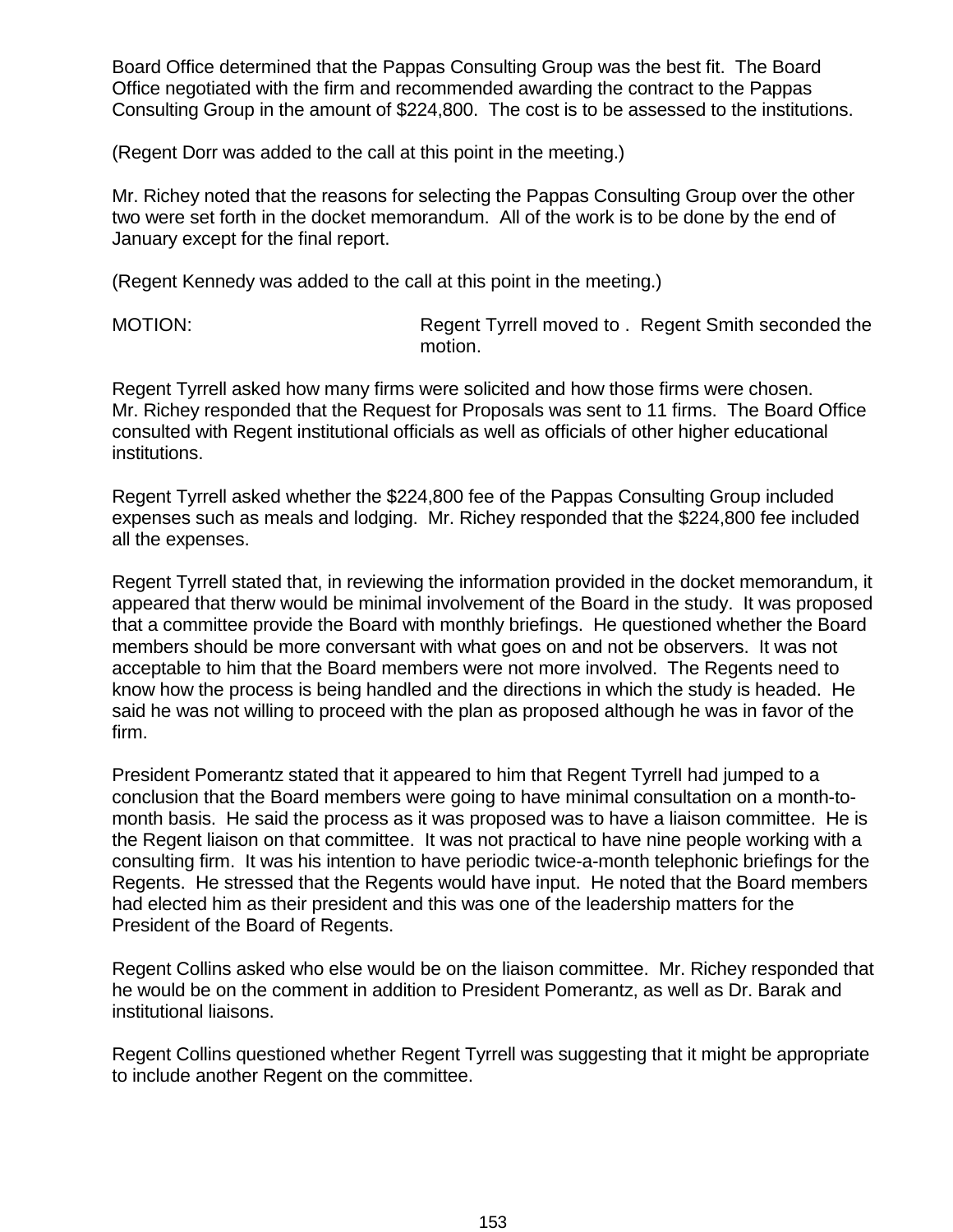Regent Tyrrell stated that he was questioning the recommendation that the oversight committee participate in bi-weekly meetings with the consultants, and that regular monthly progress reports be presented to the Board.

President Pomerantz responded that Regent Tyrrell's understanding of the process was the manner in which it would be done. In addition to that, however, Prtesident Pomerantz will keep the Regents posted on whatever is an appropriate basis but certainly more than once a month.

Regent Tyrrell said he wished to see a work plan. He felt that the recommendation, as proposed, would not keep the Regents informed and involved.

President Pomerantz responded that if, during the study, the Regents felt there was not enough involvement on their part, this subject could be discussed further. He said they did not need to micromanage a consultant in terms of a strategic audit. The reason for this effort is to get the Regent institutions on a strategic path. He said the President of the Board was adequate to both communicate with the Board and to do whatever is necessary at the Board's discretion.

Regent Collins stated he agreed that nine people should not be involved with the consultant; however, one Regent was clearly not enough. There needs to be more Regent input than that of just one Board member.

Mr. Richey stated that during the study process each individual Regent will be interviewed by the consultants regarding his or her concerns.

Regent Pellett said she agreed with Regent Collins and suggested that a good compromise would be to add another Regent to the oversight committee. Regent Smith said she agreed that two members of the Board of Regents would be adequate. Regent Dorr said he believed that having two members of the Board on the oversight committee would be an adequate compromise. Regent Kennedy said she agree that involving two Regents on the committee would be a good compromise.

President Pomerantz selected Ellengray Kennedy as the second Regent on the committee, if she was willing to serve in that capacity.

Regent Pellett stated that the selection of Regent Kennedy was a wise choice because she was one of the new members on the Board of Regents, and would be involved for the duration of her term on the Board.

Regent Tyrrell referred to the proposed timetable for the study which included a preliminary planning meeting, development of the methodology for the pre-audit, etc. He asked if it would be appropriate to those timeposts as opportunities for the Regents to be brought up to date on the project.

President Pomerantz said there could be routine communication at any of those junctures. He suggested that Dr. Barak develop such a schedule and forward it to the Regents. He noted that any Regent should feel free to call Mr. Richey, Dr. Barak or himself any time they wish to be updated.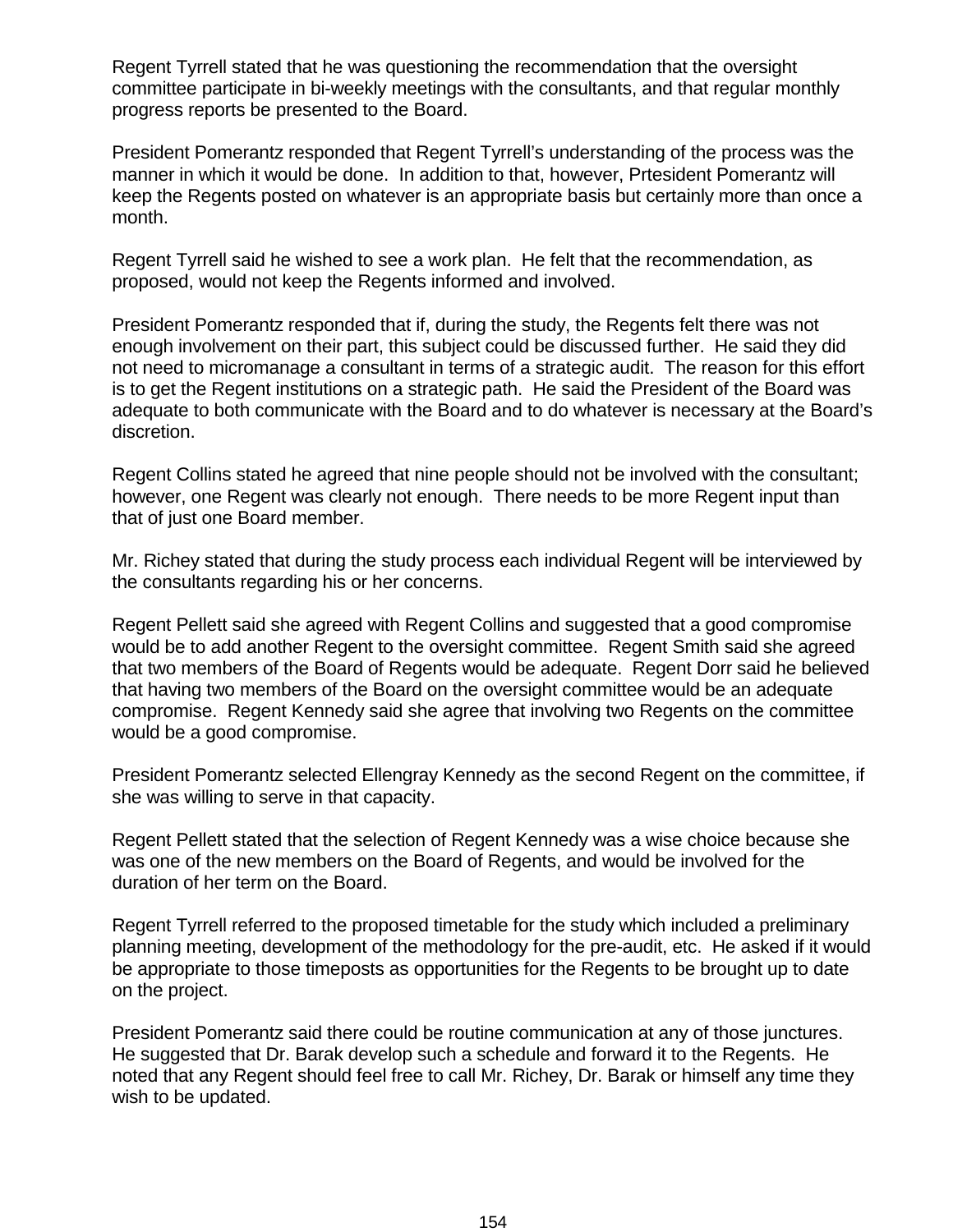Regent Collins referred to the statement that Dr. Pappas was involved in the original organization audit. Was she with Peat Marwick at that time? President Pomerantz stated that when the Board selected Peat Marwick to perform the organizational audit, the firm was directed to have higher education consultant in the consulting group. The consultant chosen was Dr. Pappas, who since then has formed her own firm. Dr. Pappas contracted with Peat Marwick.

Regent Collins said he felt that Dr. Pappas' involvement with the original audit would provide a very good dovetail.

Regent Dorr said the Pappas Consulting Group letter dated August 4 indicated that immediately following letter of transmittal would be a background section that enumerated their understanding of the Regents' needs. He did not receive the background section and asked that he be provided with copy.

Dr. Barak responded that, to his knowlege, the Board Office had not received that information. He questioned whether the reference might actually be to the appendices.

Regent Dorr stated that in the appendices is an enumeration of the firm's qualifications and background. There appeared to be a great deal of focus reengineering and (inaudible) administrative functions.

Regent Dorr said it was his understanding that there were three fundamental needs relative to the audit: 1) Assistance in the overall Board Office and Regent structure relative to the institutions. 2) Development of a methodology to determine what services and programs should or should not be offered. 3) The effectiveness and efficiency of employees involved with the instructional mission. He said there was nothing in the dialogue that he received which suggested that those three specific areas were going to be covered. He asked whether others felt those three issues were legitimate concerns of this study.

President Pomerantz responded that the classroom was not to be covered in this study.

Regent Dorr stated that he was talking about developing a methodology for the Board members and institutional officials to help determine when and how programs should start or stop. He said that as the Board has tried to work toward excellence the review of the viability of individual academic program has been a dilemma.

President Pomerantz said that what Regent Dorr had just described was very much a part of the study and would be part of the focus.

Regent Dorr responded that in reading the materials from the consulting firm he did not see that type of effort addressed.

President Pomerantz stated that which programs are marginal and which programs are centers of excellence may very well be identified, by college, where appropriate. He said that would be part of the scoping that is yet to come.

Regent Dorr stated that in addition to identifying those individual programs, there needs to be a methodology developed to assist the Regents as they move forward in making those determinations in the future.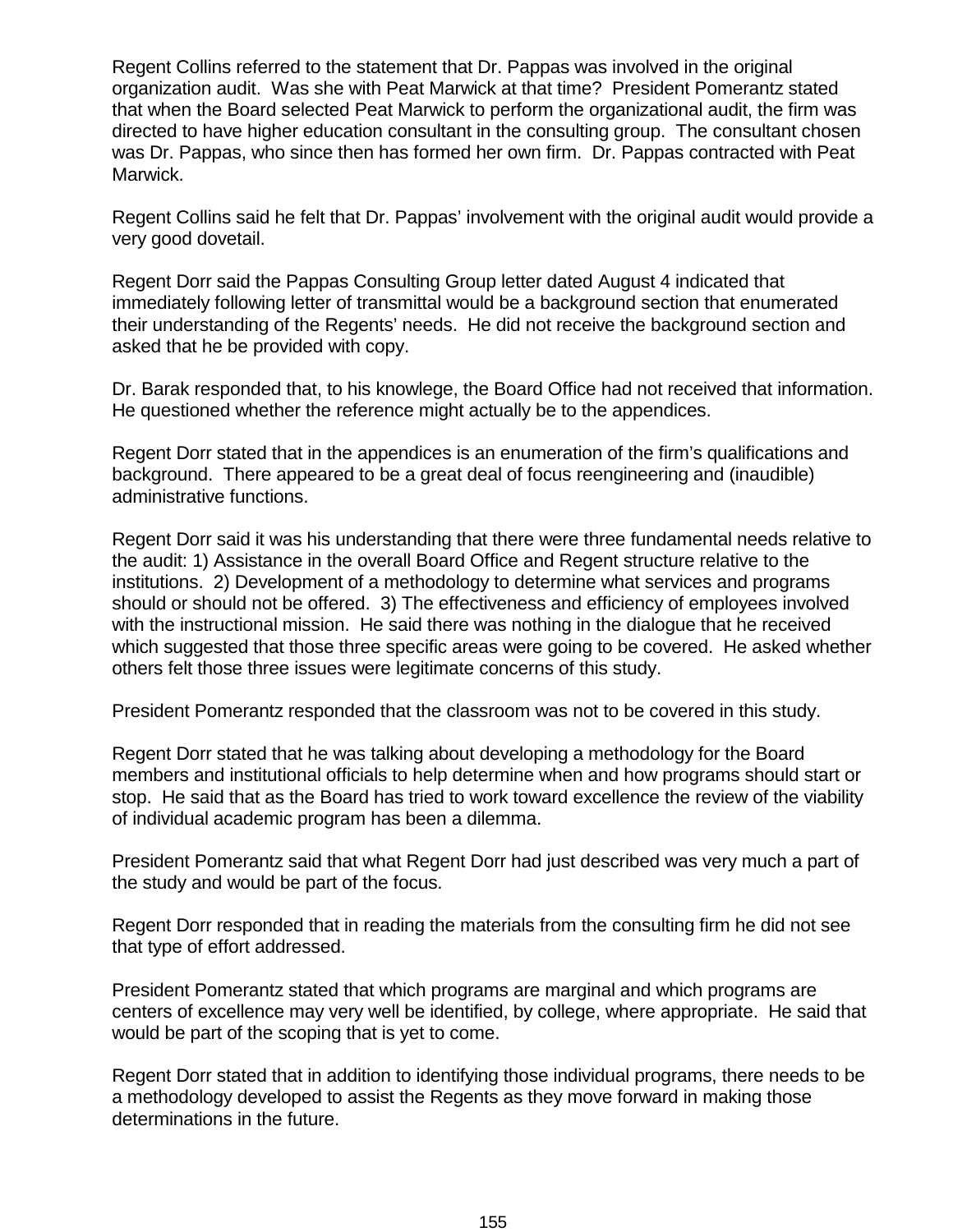Regent Collins said part of the scope should be the development of a system that will allow the Regents and institutional officials to analyze programs.

President Pomerantz said that type of suggestion should be directed to Dr. Pappas for consideration.

Regent Dorr expressed concern about the emphasis on reengineering administration that he perceived from the documents submitted by the Pappas firm. He was not convinced that the Regent universities are overadministered.

President Pomerantz said they ought to look at it and he thought that was thh intention. If a more efficient organizational structure can be achieved, then they ought to move toward it.

President Pomerantz stated that this is a strategic study. It is going to deal with administration, academics, service, and somewhat with research. Parameters will be developed for the study. The parameters around the strategic planning process should take place. The missions, goals and objectives of the strategic plans and the component parts should be reviewed. A determination can then be made as to how faithful they have been to the plans and whether they have honestly gone forward and executed the plans to the best of their ability. If they have not, a determination will be made about what needs to be done to shore that up, and set the stage for the future.

Regent Dorr stated that the information in the appendices in the documentation was not focused that broadly. The direction was much more centrally focused on reengineering administration. He wanted to make sure they convey to the Pappas group the extent and the broadness of what President Pomerantz had just outlined.

President Pomerantz said Regent Dorr expressed a legitimate concern. It is appropriate to raise the issue to ensure those areas for study are emphasized. He noted that the first phase of this study will be to determine the scope. All of the Regents should have input at that point. They can then develop a more appropriate scoping so that we cover the issues as described by Regent Dorr.

Director Barak said it was his sense that the appendices was boilerplate material. He noted that "reengineering" is a buzzword in higher education.

Regent Collins asked for the time line for completion of the study. President Pomerantz responded that it was due to be completed in January or February 1996.

Regent Collins said he was looking forward to proceeding with this effort. He asked that the Regents be mindful that this is a follow up. They may wish to ask the consulting firm to suggest how often they should perform this type of exercise so this is a continuing type of effort.

VOTE ON THE MOTION: The motion was voted on it carried unanimously.

**BOARD MEETINGS SCHEDULE**. The Board Office recommended the Board approve the Board Meetings Schedule.

September 20-21, 1995 University of Iowa International City